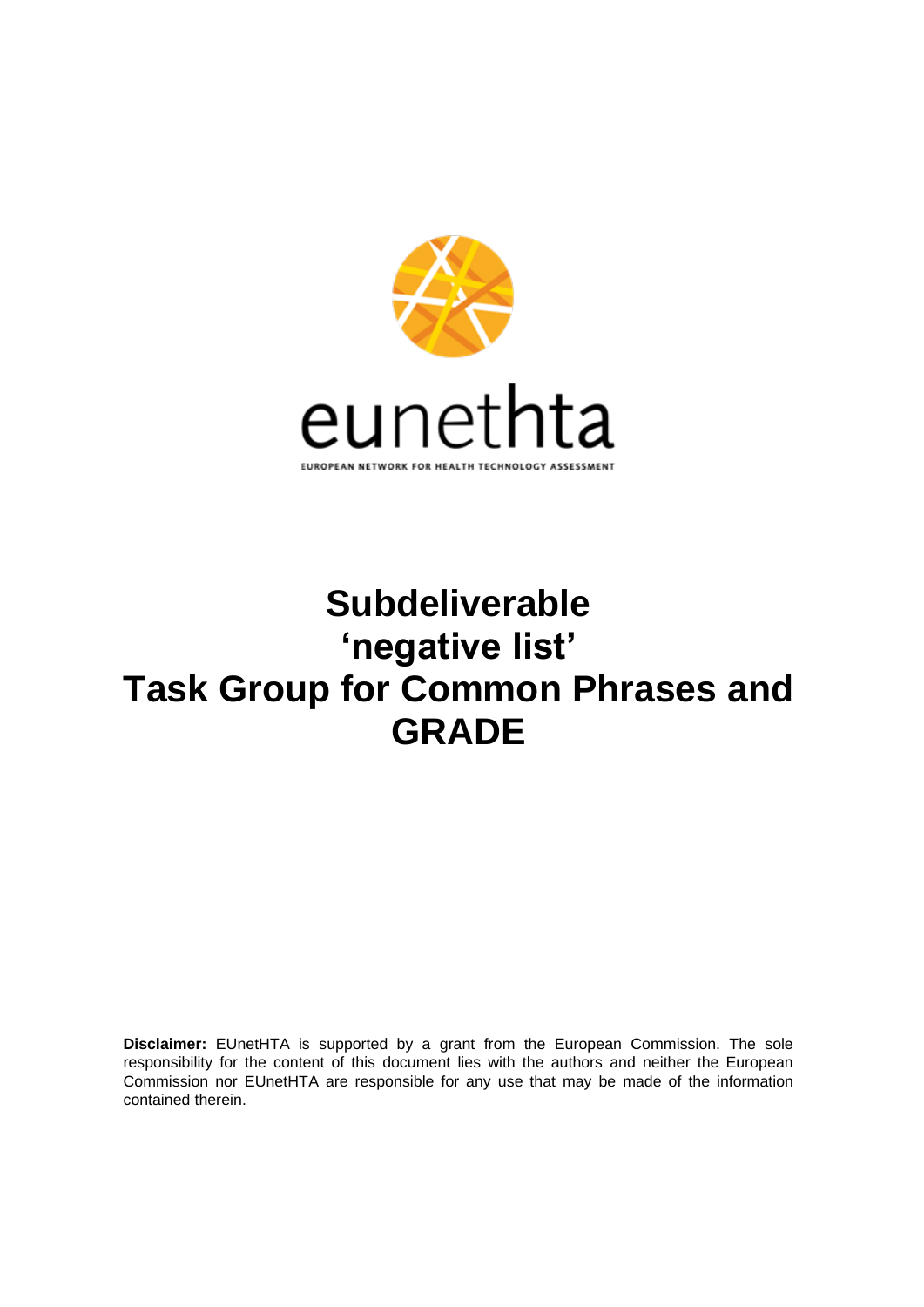# **Version history**

| <b>Version</b><br>number | Date       | <b>Finalised</b><br>bv | <b>Type of</b><br>document/odification | <b>Shared with</b>           |
|--------------------------|------------|------------------------|----------------------------------------|------------------------------|
| 1.0                      | 24-10-2019 | ZIN                    | Final version                          | Executive<br>Board           |
| 0.1                      | 15-10-2019 | 7IN                    | Draft subdeliverable                   | <b>Task Group</b><br>members |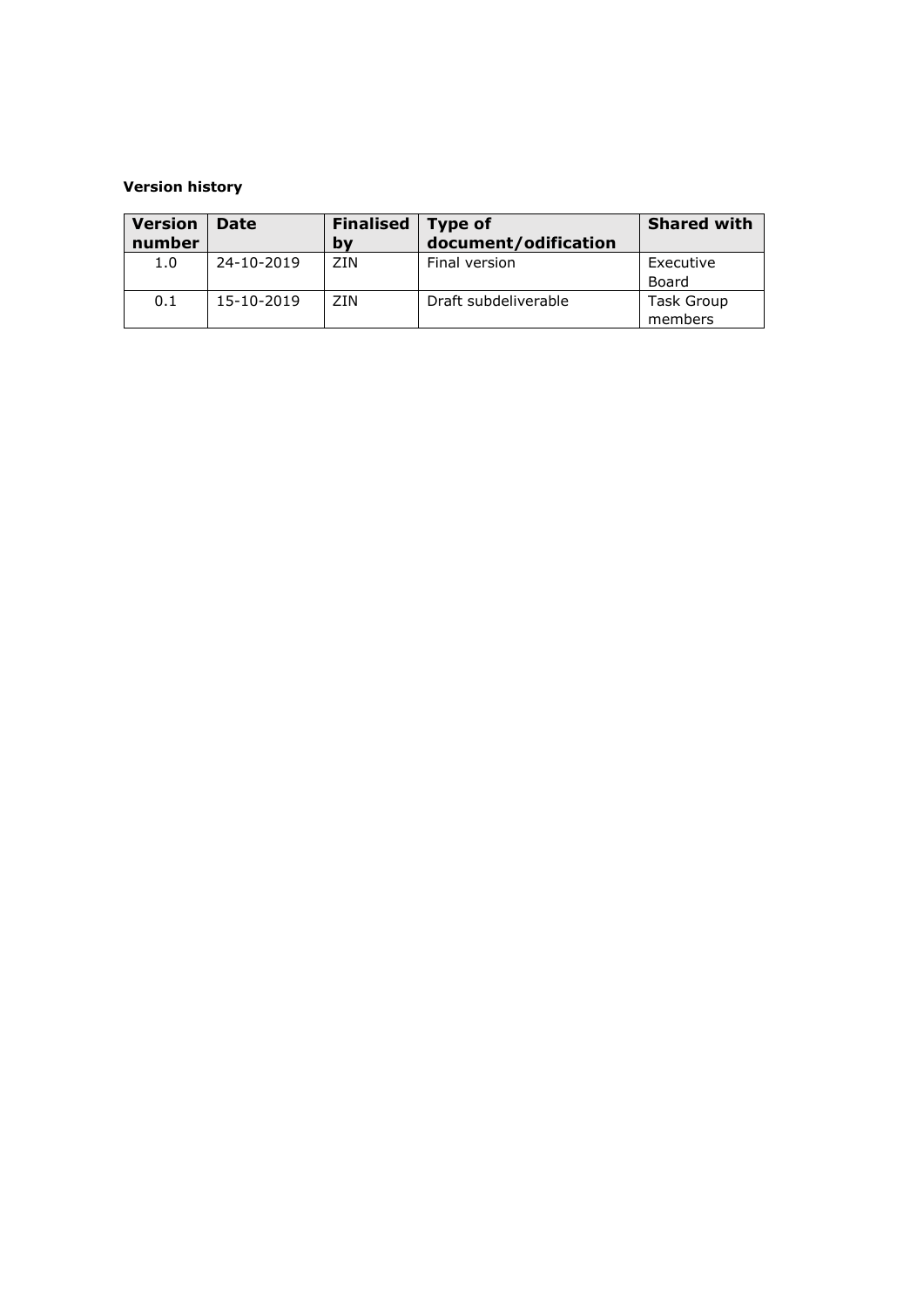#### **AIM**

- To avoid the use of sentences/words in an assessment report which may unintentionally imply or predetermine reimbursement decisions in some jurisdictions (creation of a negative list of phrases)
- To recommend on the use or non-use of GRADE or other internationally adopted evidence grading system in Joint Assessments, and possibly any modifications needed
- To provide a scenario-based set of standardised formulations regarding the textual presentation of results and conclusions in PT & OT Joint Assessments for increased consistency (creation of a positive list of phrases)

## **BACKGROUND AND STATUS**

The Task Group on Common Phrases and GRADE follows an iterative approach. The generation of a list of phrases that are *to be avoided* in Joint Assessments ('negative list'), because they may (unintentionally) imply or predetermine reimbursement decisions in some or all jurisdictions, is the first subdeliverable of this Task Group. The outcome of this will be transferred to the assessment report templates as guidance for authors.

The negative list is compiled based on a larger list of phrases that were identified as commonly used in national assessments and other producers of systematic reviews (such as the Cochrane Collaboration). The negative list consists of phrases herein of which a large majority of Task Group members indicated that those need to be avoided from their perspective.

This negative list is now being put forward to the Board for decision making as per mandate of the TG and will be incorporated in the assessment report templates for guidance.

The Task Group continues to work on phrases on which currently no clear consensus exists in terms of whether those should or shouldn't be used. Notably, many of those are dependent on the use and choice of an evidence grading system, because formulations/phrases are defined within the framework of the evidence grading system (independently of the chosen system).

The creation of the positive list of phrases is dependent on the outcome of the evidence grading systems/GRADE part of this Task Group. This part should lead to recommendations from this Task Group on a framework for the formulation of preferred phrases for results and conclusions. Therefore, before proceeding with the positive list, the Task Group will present the Board its recommendations on the use or non-use of GRADE or other internationally adopted evidence grading system in Joint Assessments.

Please see below for further details of the planned work.

#### **NEGATIVE LIST**

## **The Task Group reached consensus that phrases listed below should be avoided in Joint Assessments.**

Please note that those statements are identified based on a collection of commonly used phrases used by national agencies represented in the Task Group, as well as standardized phrases from other organizations such as the Cochrane Collaboration. This list therefore may not fully capture all possible variations, permutations or synonymous/analogous sentences.